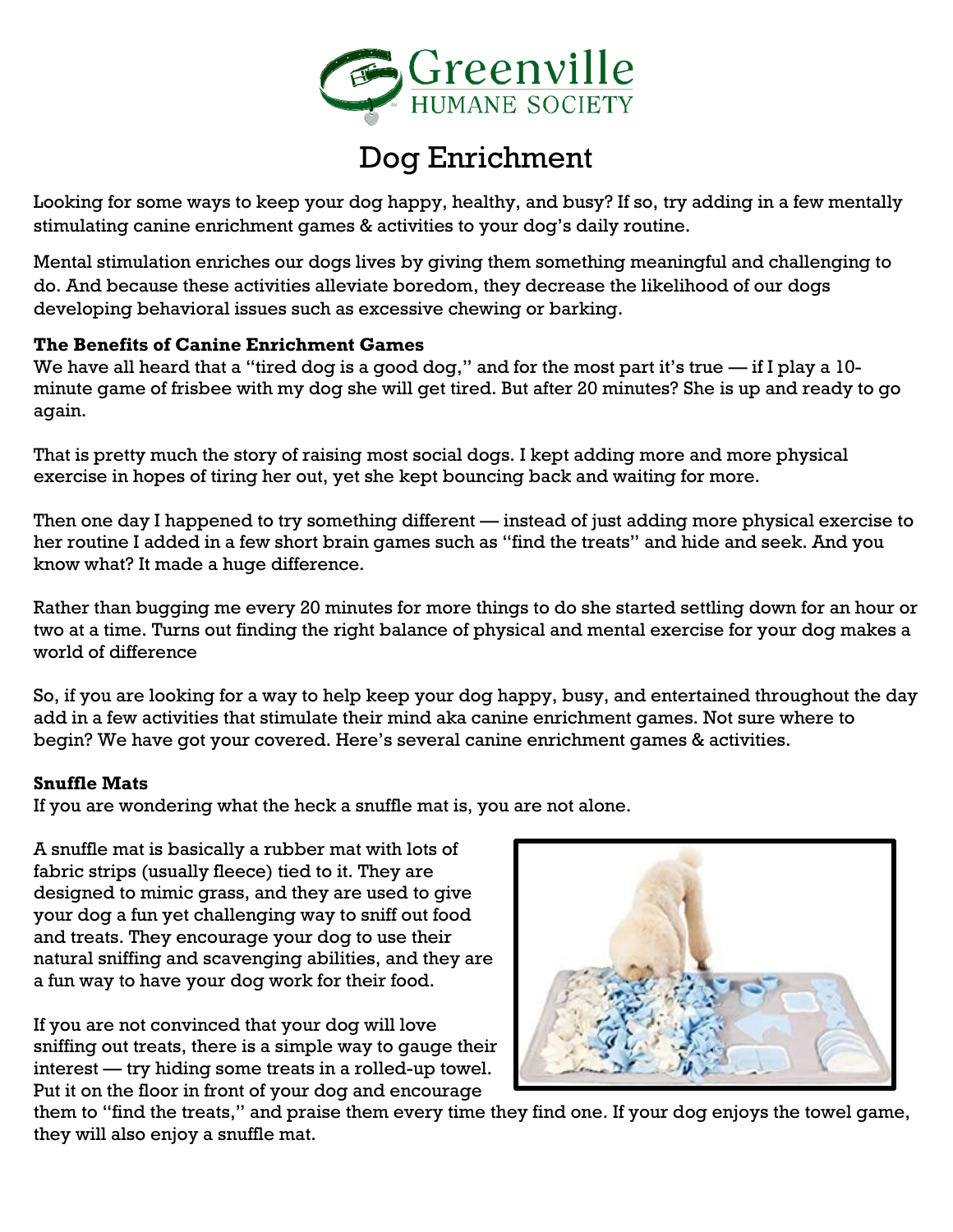So how do you get a snuffle mat? You can make a snuffle mat of your own with a rubber mat and fleece. If you are not the crafty type (like me) they are also available from Amazon.

#### **Stuffed Kongs**

Stuffed Kongs are one of the easiest ways to keep your dog mentally stimulated and entertained with minimal effort. It is as simple as filling it up with treats in the evening and letting it freeze overnight.

The next day you have got an interactive toy that should keep your dog busy for at least 20 minutes. (will be much longer depending on how much you fill it up, and how much of a pro your dog is using food dispensing toys).

Not sure what to use for Kong stuffing? I prefer using peanut butter or sodium free broth for the "base," and then adding in some healthy



treats such as chopped up carrots or apple slices. If you are not sure what to use check out our list of 39 healthy treats to stuff in a Kong.

I recommend Kongs because they are dishwasher safe (easy to clean) and pretty tough. If you are not a fan of Kong toys check out the West Paw Tux toy — it's our favorite alternative. It is just as tough and easy to clean, but it is much smaller.



# **39 HEALTHY TREATS** you can stuff in a kong

| Apples                  | Cheese                | Pumpkin          |
|-------------------------|-----------------------|------------------|
| Applesauce              | <b>Cottage Cheese</b> | Rice             |
| Asparagus               | Cucumber              | Rutabaga         |
| <b>Baby Food</b>        | Eggs                  | Salmon           |
| Bananas                 | Flax Seeds            | Spinach          |
| <b>Blackberries</b>     | <b>Green Beans</b>    | Squash           |
| <b>Blueberries</b>      | Honey                 | Steak            |
| Broccoli                | Kale                  | Strawberries     |
| <b>Brussels Sprouts</b> | Oatmeal               | <b>Snap Peas</b> |
| Cantaloupe              | Oranges               | Sweet Potato     |
| Carrots                 | Peanut Butter         | Watermelon       |
| Cauliflower             | Peas                  | Yogurt           |
| Celery                  | Pineapple             | Zucchini         |

puppyleaks.com

# **DIY Obstacle Course**

If you have ever watched canine agility trials, you know one thing for sure — those dogs are getting a great mental and physical workout.

Teaching your dog something new, such as jumping over a pole or weaving through an obstacle is quite a mental workout for them. And the best part of it is you can do these activities at home — including some mini obstacles in your living room.

You can use a blanket, some dog toys, and a few little orange hazard cones to make your own obstacle course.

You can use your creativity here. Want to teach your dog to jump over something? Prop up a broomstick with some books on either side. Want to teach your dog to bring you something specific? Teach them the names of a few toys and have them "bring you red bird." Want to teach your dog to weave? Have them walk through objects you place



on the ground. (you can also teach your dog to weave through your legs)

Use items that you have already got on hand, and work on teaching your dog to use them in specific ways. In other words, create your own obstacle course for your dog. The benefit of putting these obstacles together like this is that it is a really big mental workout for your dog. You are not just asking them to do one thing, you are asking them to do one thing after another.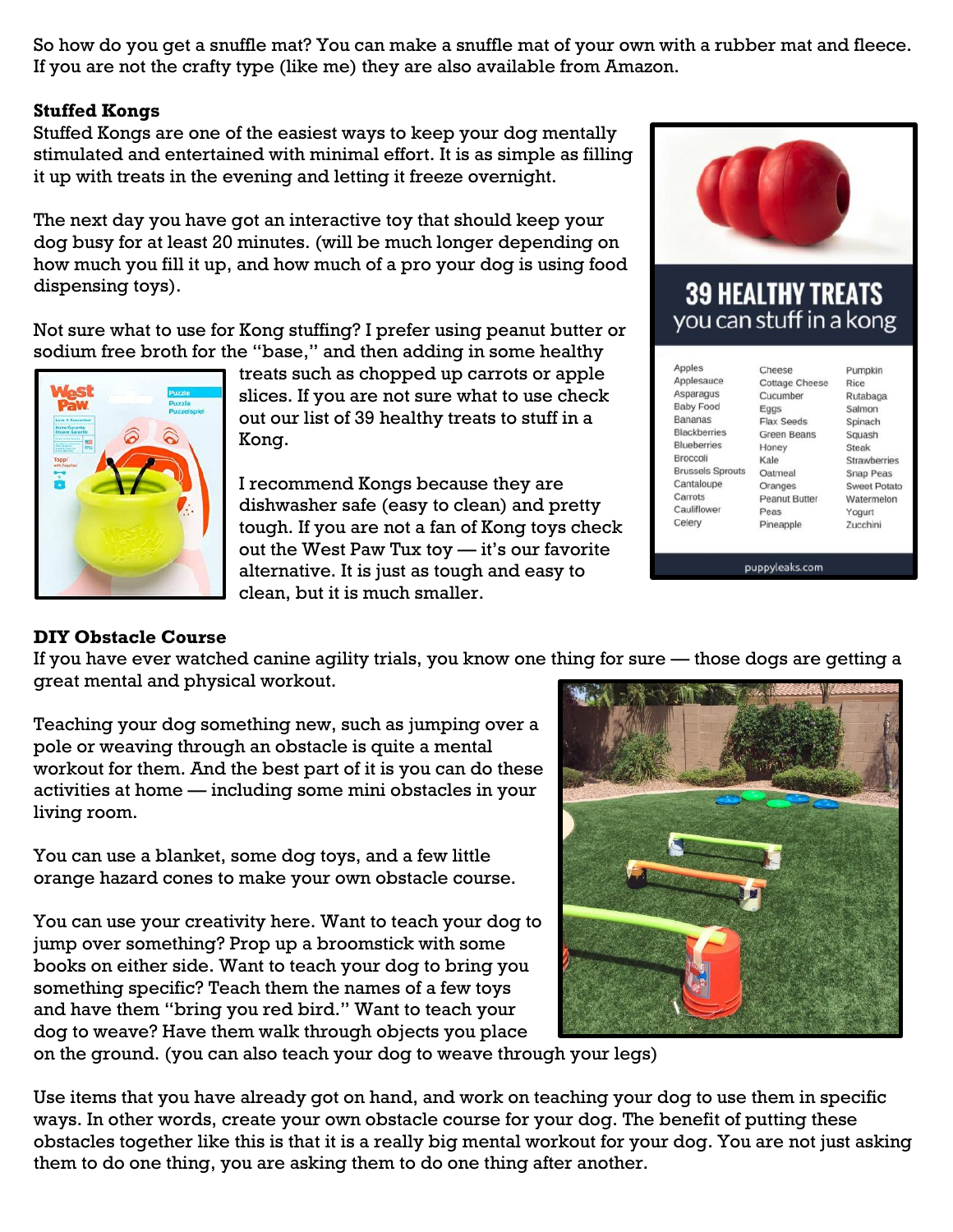#### **Food Dispensing Toys**

Another fun canine enrichment activity for dogs is using food dispensing toys. A food dispensing toy is any toy that can be used to place food inside of, and one that requires your dog to engage with it to obtain that food. As with other food related games they give your dog a chance to use some of their natural scavenging abilities in a fun and challenging way.

To use a food dispensing toy, you simply fill it up with some treats/food and encourage your dog to engage with it. Most of them have holes that the food will come out of as your dog starts to move it around. If the treats coming out are not enough to keep your dog's interest keep up the praise — let them know how awesome they are by using it.

It may seem weird to have your dog "work" for their food but remember that to them it is natural. In the wild their ancestors had to hunt and scavenge for their meals. Using a food dispensing toy mimics those instincts and gives your dog an opportunity to use their natural abilities.

There is plenty of DIY options as well; you can make your own out of an old plastic container, bottle, or PVC.



#### **Nose Work Games**

They are great for keeping your dog mentally stimulated, and they help your dog hone in on their natural sniffing abilities. And the best part? The only thing you need to get started is some treats.

A good game to start with is called the "which hand" game. Grab a couple of treats and have your dog



sit in front of you. Let them watch you as you place one treat in one of your hands. Extend both of your hands out with closed fists and ask them to pick "which hand." If your dog gets it right away and signals to the correct hand open up your fist and let them have the treat. If they choose the wrong hand open up your fist to show them the treat isn't there and ask them "which hand" again.

At first your dog may be relying on visual cues, but after a few rounds they should be able to start figuring out that they can smell it in your hand as well.

Another nose work game is called "go find it." I'll chop up a carrot or two into small bits and hide them throughout the house. You can use any treat you like, but when you're first starting out we recommend sticking to something smelly to make it a bit easier on your dog. And if you've never done any nose work games before, start with some easy spots that are in plain view.

#### **Frozen Dog Treats**

When it comes to canine enrichment it does not get any simpler than using frozen dog treats. They are easy to make, and they will keep your dog busy for quite some time.

The only downside is that they are seasonal. They are not always a great choice for indoor use (they can be quite messy) — so for those of us that have cold winters they may not be a great option all year round. I still use them in the winter but encourage your dog to eat them in the kitchen (a room without carpet) for easy cleanup.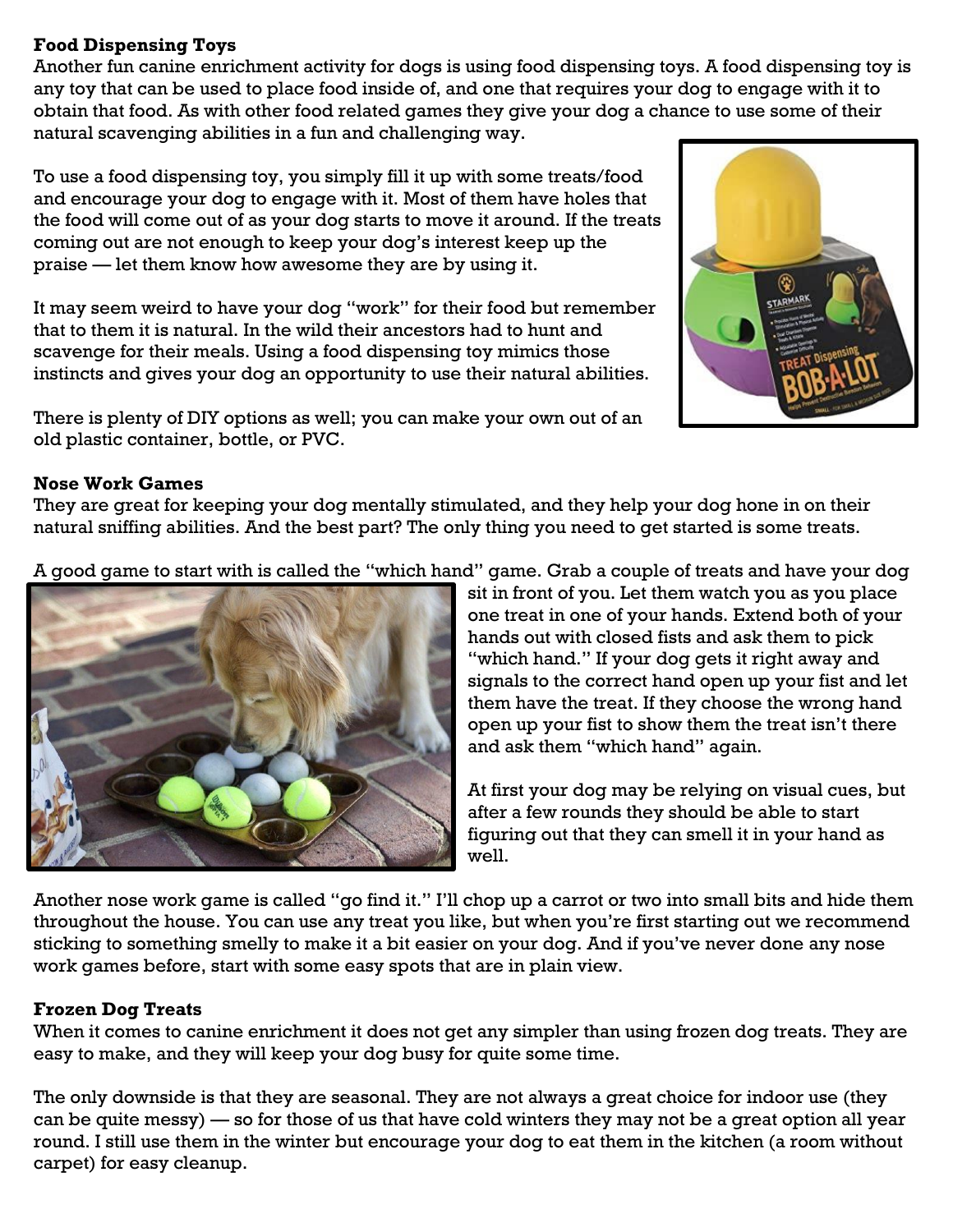Most frozen dog treats are made with a "base" of yogurt, peanut butter or pumpkin puree. You then fill up an ice cube tray or bundt cake pan with the base and put it in the freezer overnight. The next day you have got a yummy, frozen dog treat for your dog to enjoy.

Giving your dog a frozen treat may seem overly simple, but do not underestimate the amount of effort it's going to take for your dog to finish it. They are mentally stimulating, and they'll keep your dog busy and engaged for a long time.

Not sure what treat to make for your dog? Some of my favorite frozen dog treats include watermelon pupsicles, banana pup pops, frozen watermelon treats, frozen apple treats and the pb & ice fruit treat.



### **Give Your Place a Dog to Dig**

Does your dog love to dig? If so you're not alone. Digging is a natural canine behavior that they enjoy, yet it's one we don't often encourage because we don't want them to dig up our entire garden. For this there is a rather simple solution — give your dog a designated place to dig.

If your dog likes to dig there is a way to let your them do it without having to worry about your tulips —



give them a designated digging area or box to use. A designated digging area will allow your dog to dig in a controlled environment. You can use a sandbox, a certain area of your yard, or if you're handy you can make one of your own.

Encourage your dog to use it by burying one of their toys, or by digging yourself to show them how it's done. I don't know about your dog, but if you dig at anything with your hands your dog will gladly join in. Praise them when they use their designated digging area, and pair it with a phrase such as "go dig." After a few sessions your dog will know exactly what "go dig" means, and where they're expected to do it.

# **Puzzle Toys**

Puzzle toys are an easy way to keep your dog entertained. And since they are interactive they'll keep your dog focused on a specific task, giving them plenty of mental stimulation.

We love puzzle toys because they give your dog a chance to use some of her natural problem solving abilities. Watching their enthusiasm as they figure out how to solve it is contagious.





Now keep in mind not all puzzle toys are loved equally by all dogs, and not all of them take a

long time to solve. A frozen Kong will keep a dog busy for 30+ minutes, while a simple puzzle toy will only last 1 minute. If you're not sure how long a puzzle toy will keep you dog busy (or how much they'll enjoy it) I suggest making one out of a muffin tin & tennis balls to gauge their interest and skill level. (if you're crafty this DIY bottle game is another great option).